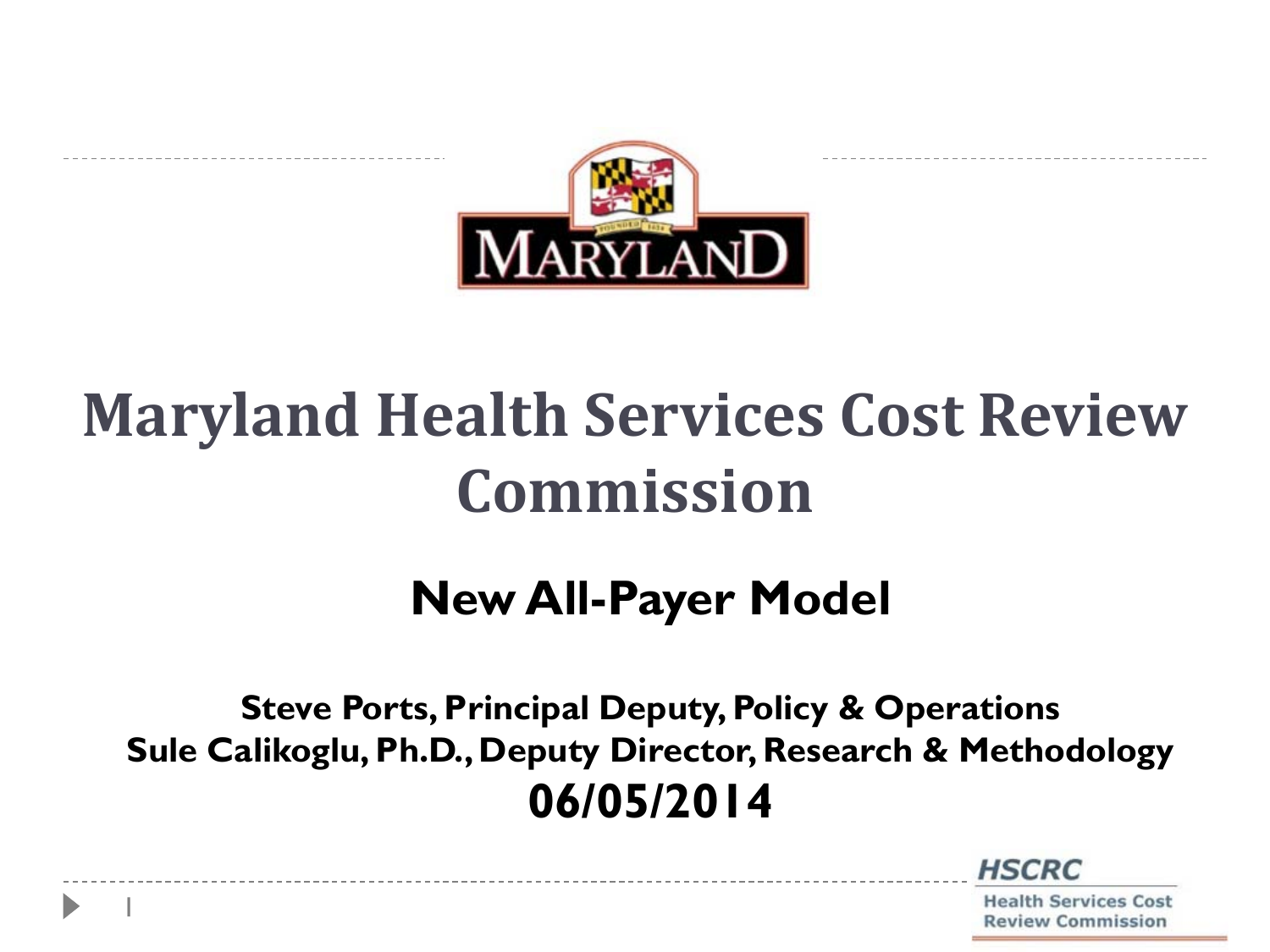### **Overview of Health Services Cost Review Commission**

#### ` **Enabling Legislation 1971**

- $\triangleright$  Enabling statute very broad authority and language
- ` Created a politically/legally independent agency ("HSCRC" or "Commission")
- **I** Unique governance structure 7 volunteer Commissioners
- ` Small experienced staff 33 FTEs (core analytic staff of 10-12)

### ` **Jurisdiction**

- Inpatient and outpatient hospital services (no Part B)
- ▶ 46 Acute Care Hospitals \$16 billion in revenue

### **Regulation**

- Regulatory Authority remains the same
- **New Approaches to Regulation**

**HSCRC**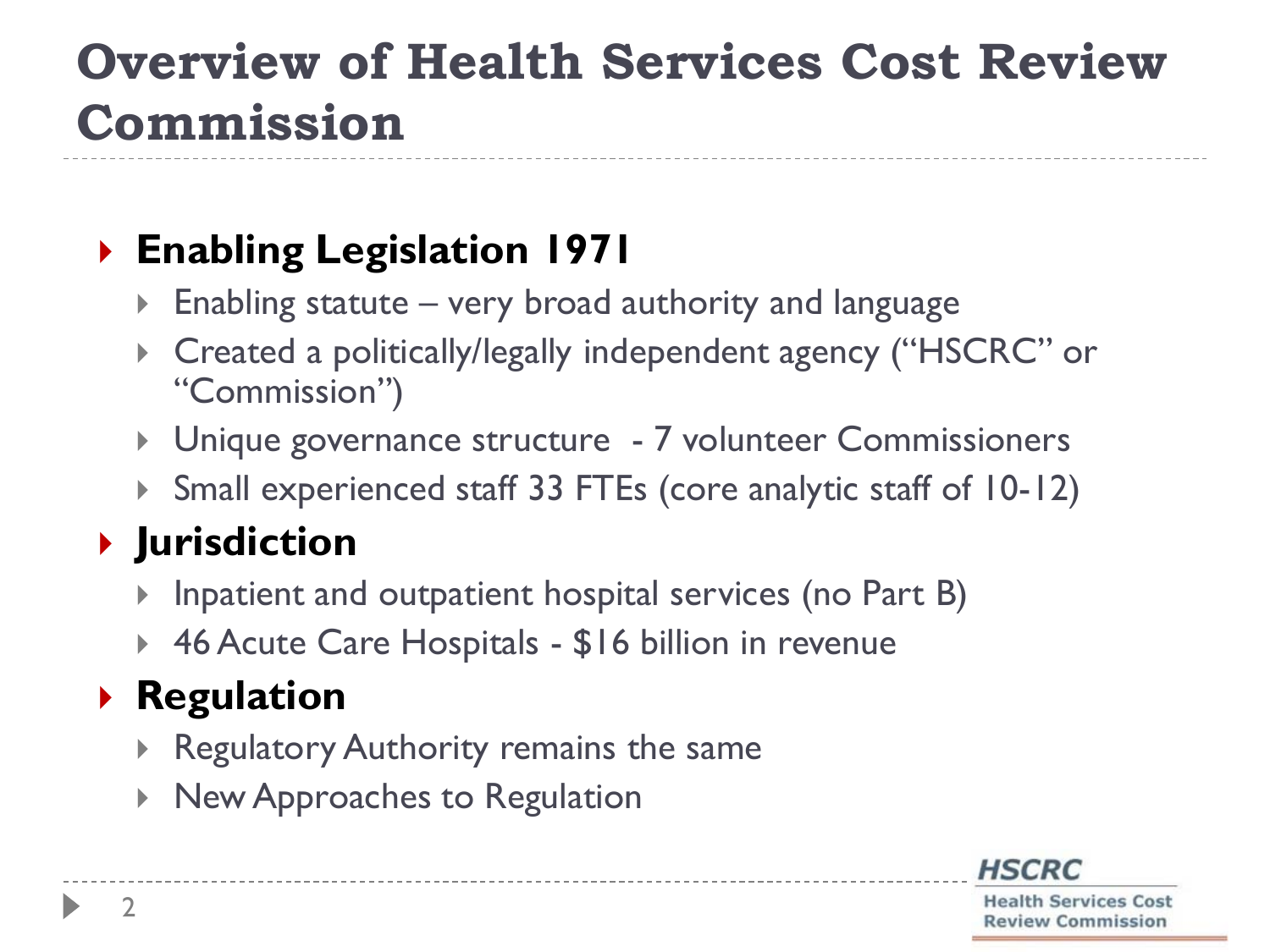# New All-Payer Model

## ▶ New Model Approved by CMS January 1, 2014

- **Implementation effective January 1, 2014**
- Phase 1 (5 years)
	- $\rightarrow 2014 2018$
	- **> Hospital inpatient and outpatient**

# ▶ Phase 2

- ▶ Proposal submitted end of 2016
- **Focus on controlling growth in total health** spending
- **If approved, would begin in 2019**

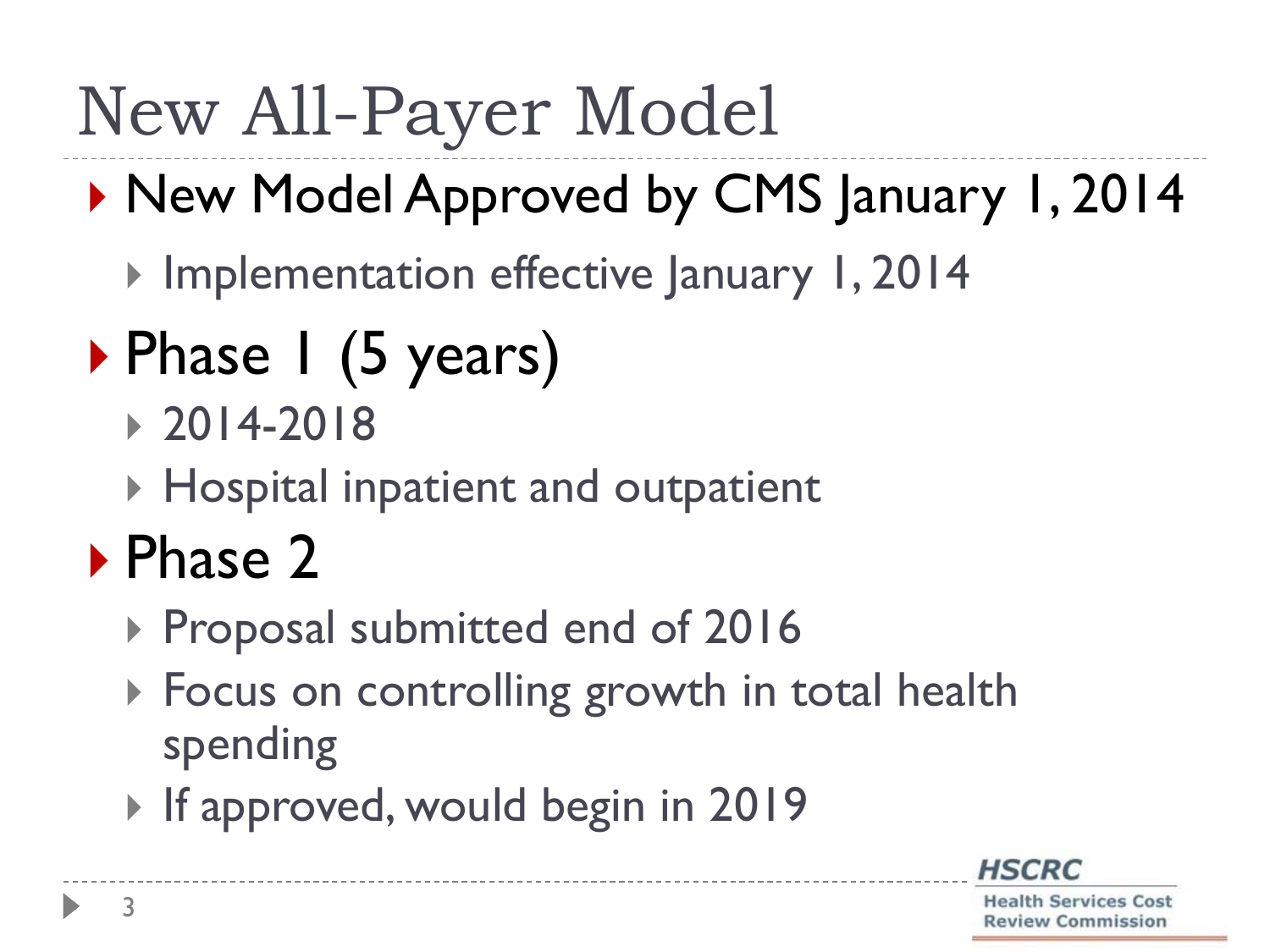

But 40-year-old waiver "test" was out of date

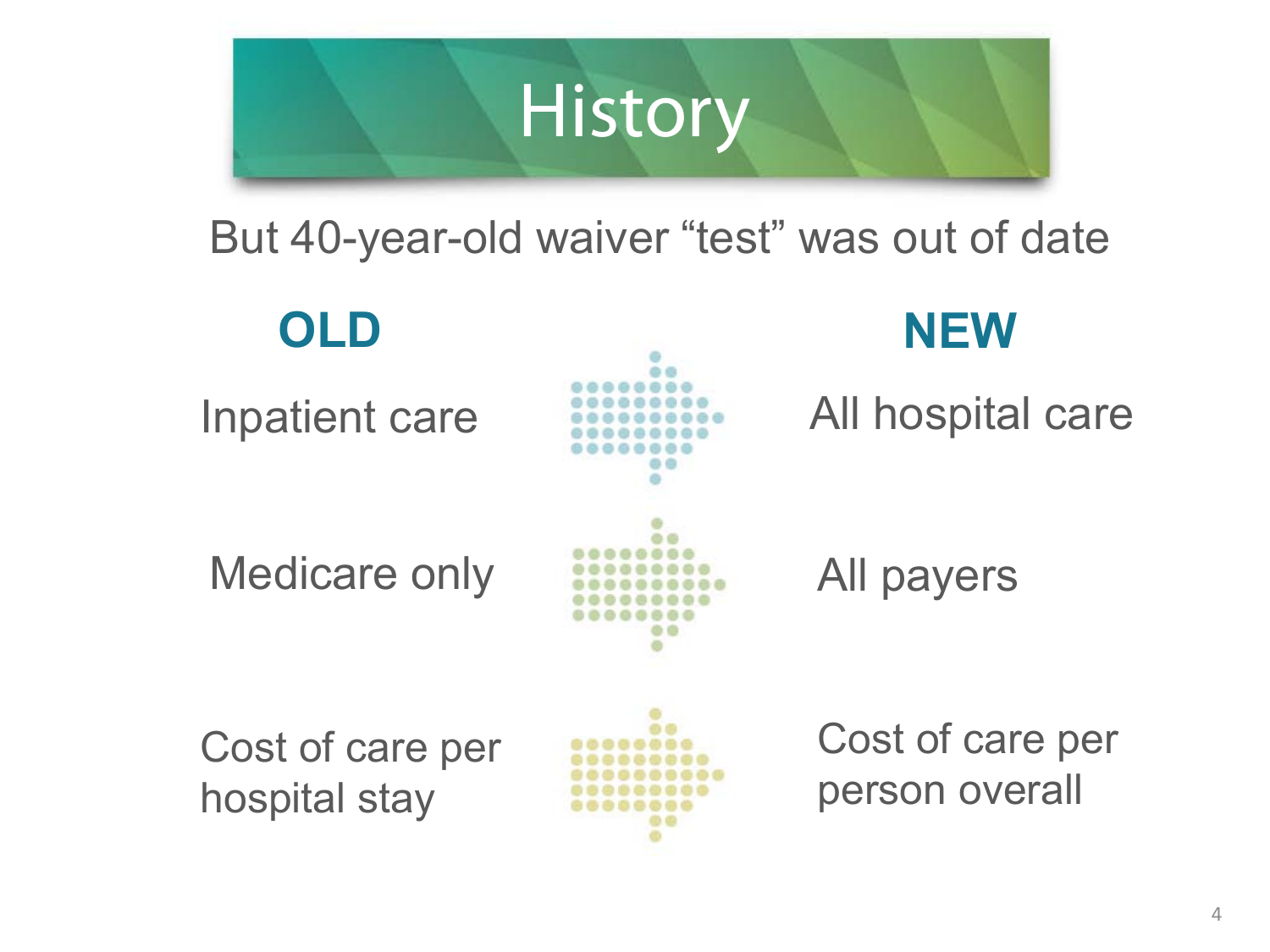# Maryland's Hypothesis



- Enhance Patient Experience
- Better Population Health
- Lower Total Cost of Care

**An all payer system that is accountable for the total cost of care on a per capita basis is an effective model for establishing policies and incentives to drive system progress toward achieving the Three Part Aim**.

> **Health Services Cost Review Commission**

**HSCRC** 

5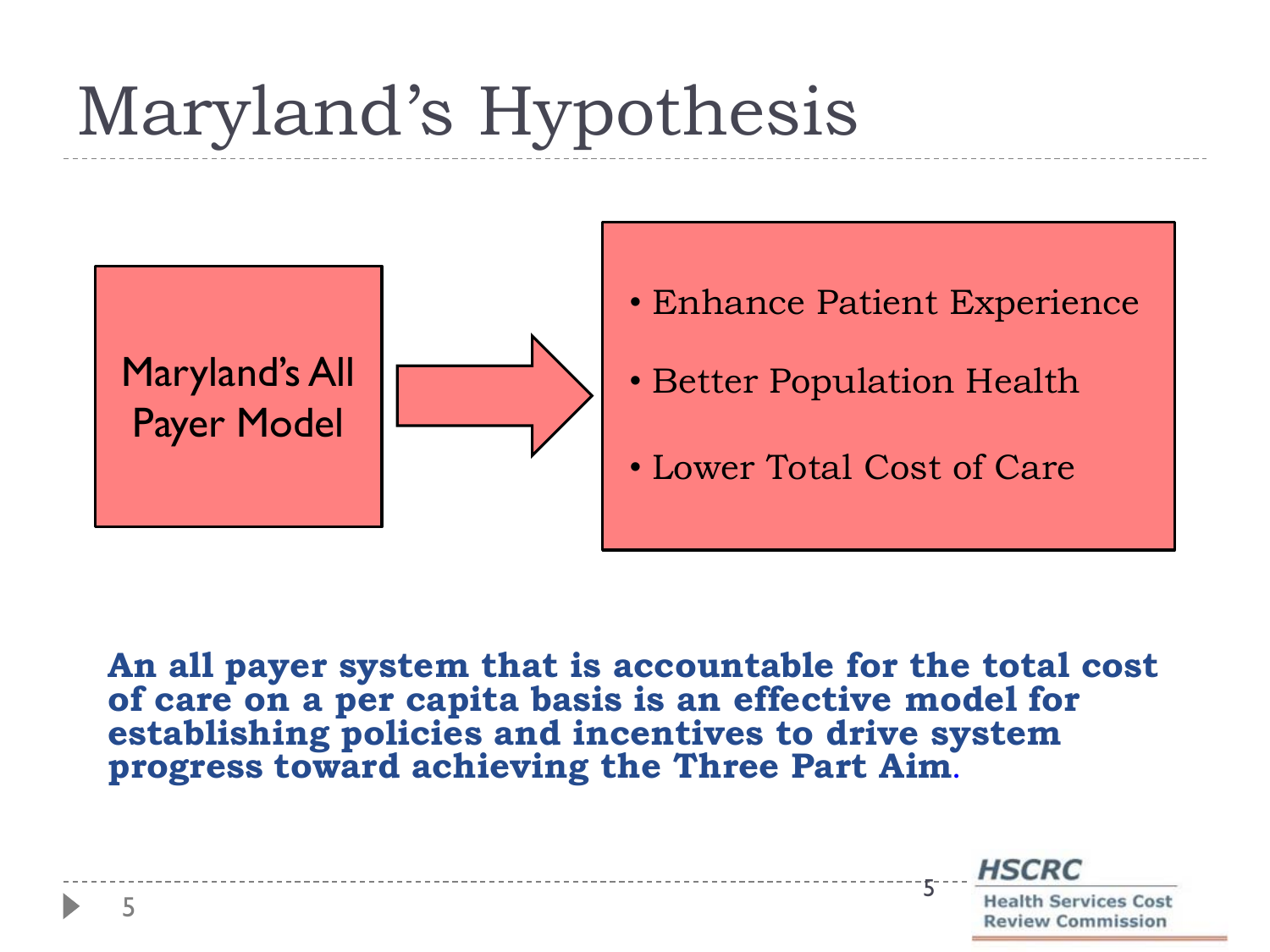## Lower Cost

Annual hospital SPENDING  $CAP - 3.58%$ per capita

**Medicare SAVINGS** TARGET − \$330 million over 5 years

GROWTH in Maryland spending per capita cannot exceed nation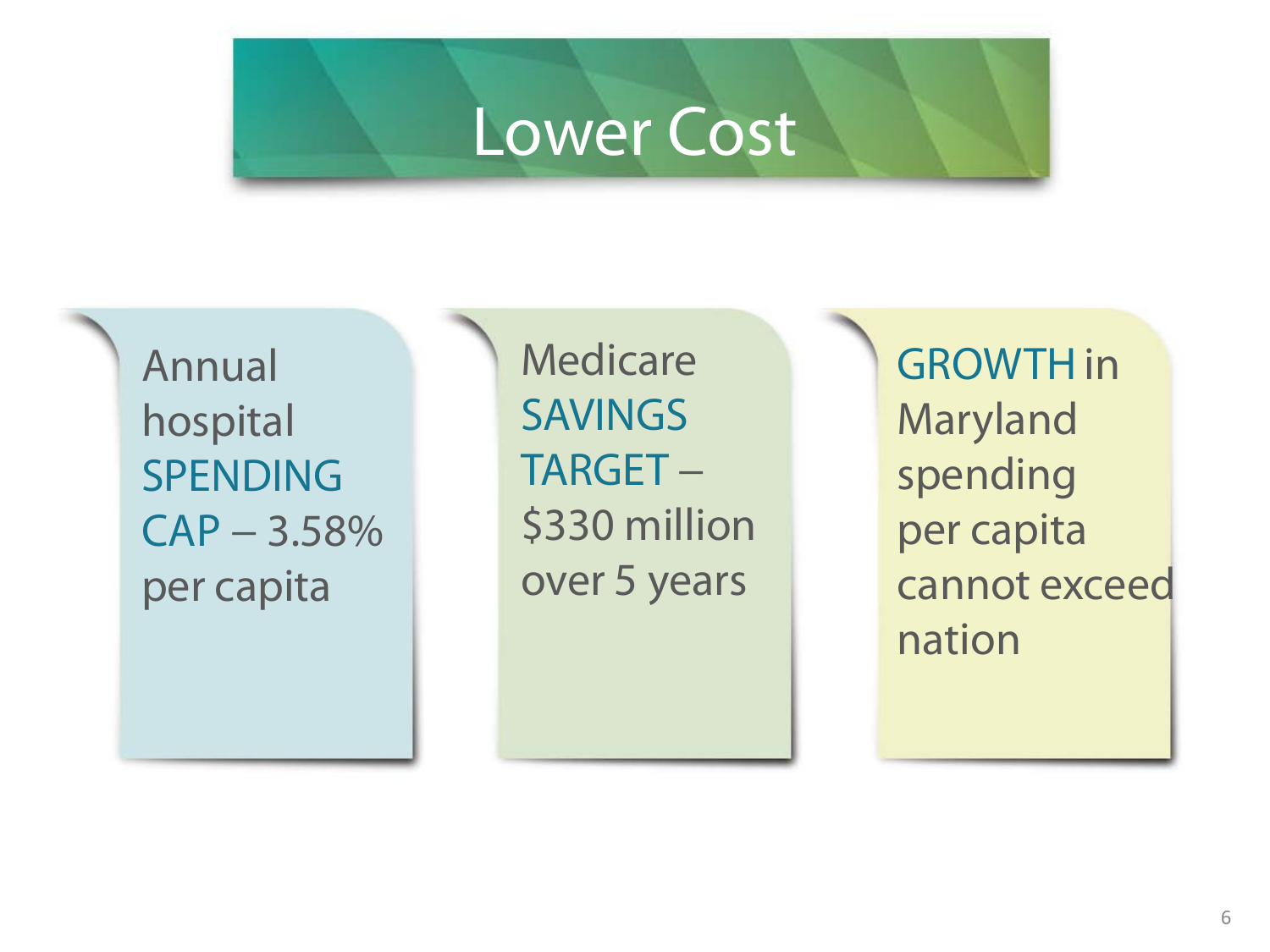## Improve Care

REDUCE READMISSIONS: patients who return to the hospital within 30 days of discharge

Maryland ranks poorly (almost last) – 49 of 51 states and D.C.

Bring Maryland readmission rates to **NATIONAL** AVERAGE in 5 years

7 7

Better, SAFER care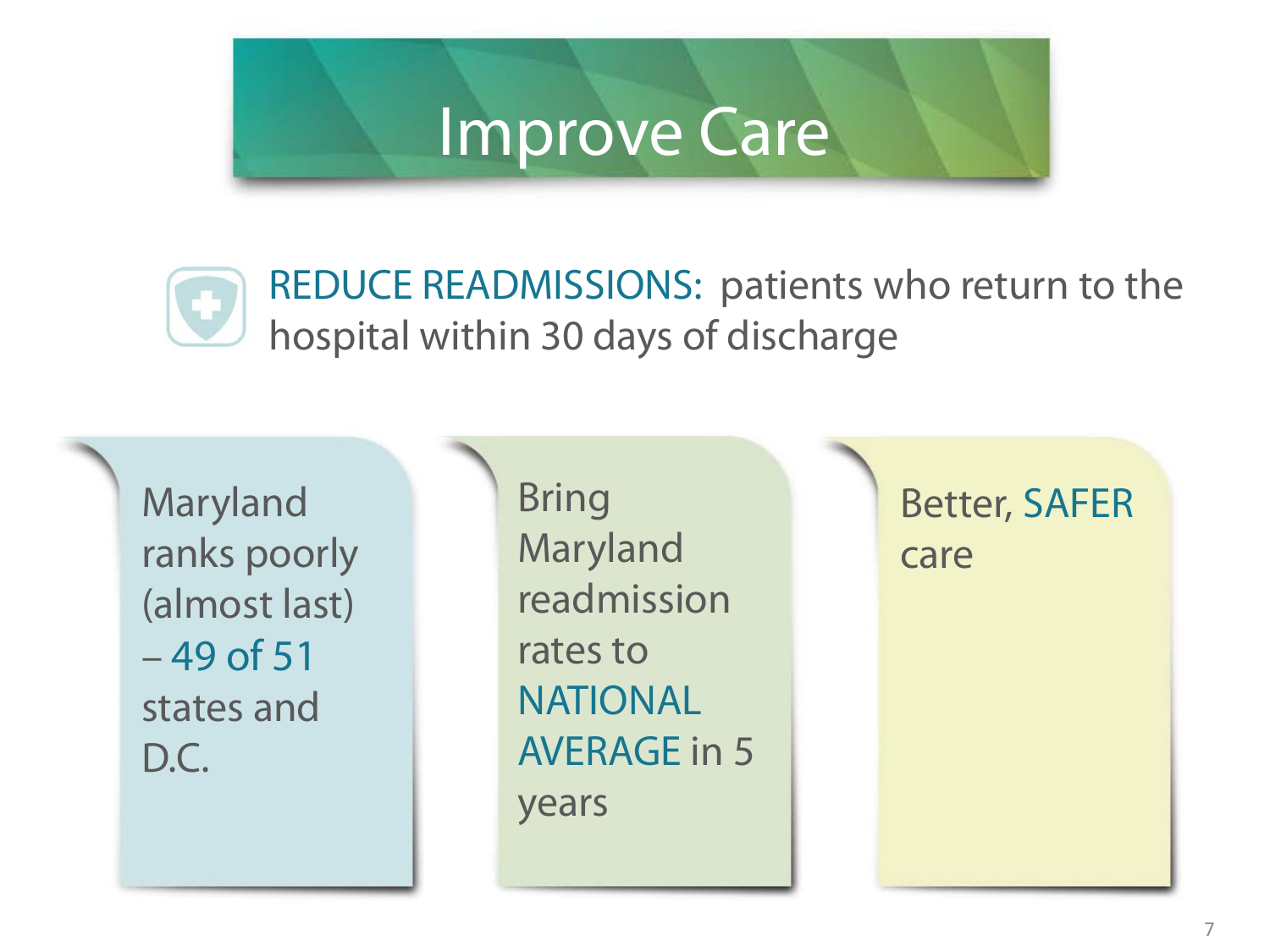## Safer Care



#### REDUCE INFECTIONS AND COMPLICATIONS: patients who get sicker while in the hospital

Maryland rates of infection **HIGHER** than nation

**REDUCE** infections and complications by 30% in 5 years

8 8

Better, SAFER care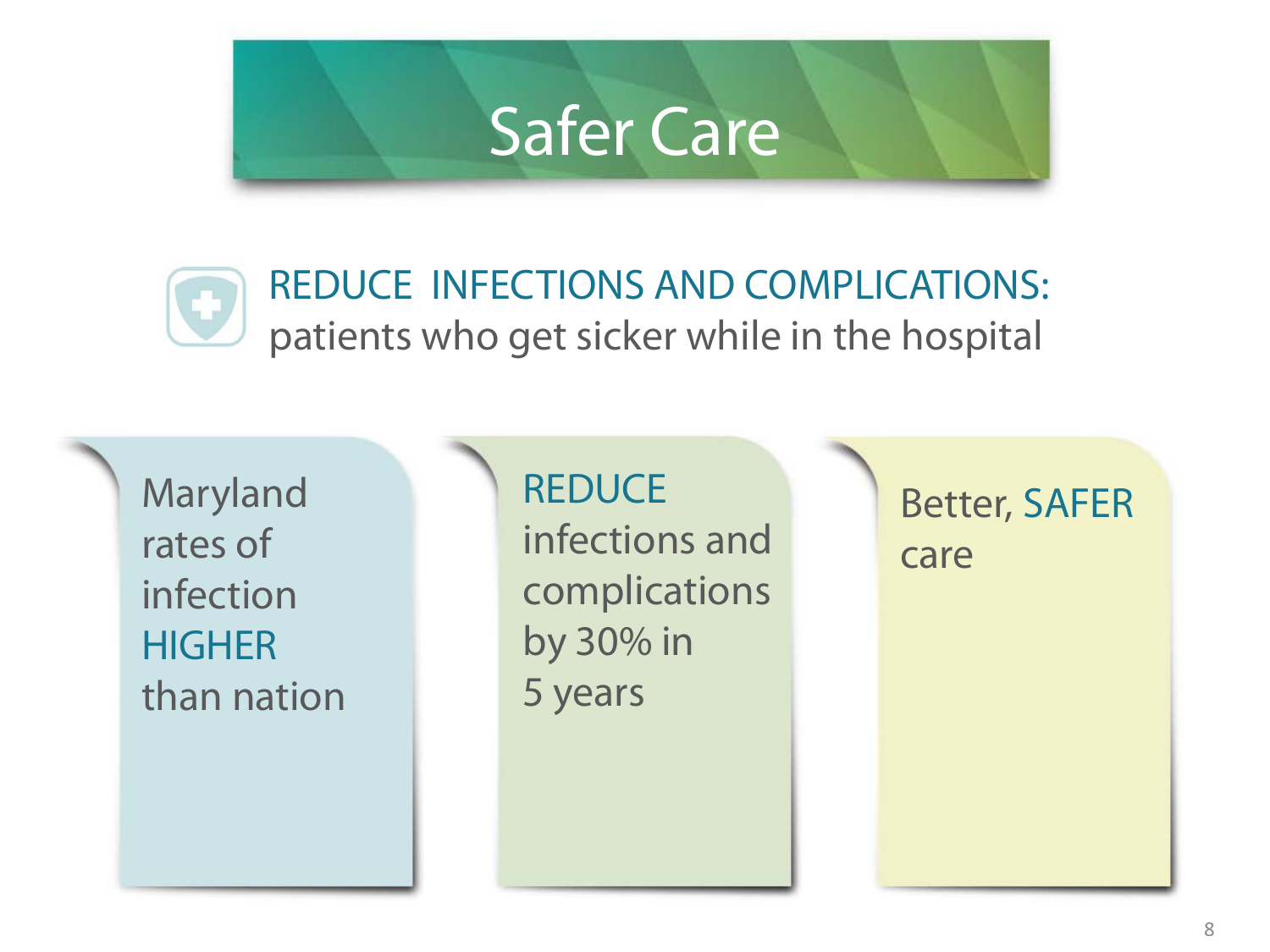# What Does This Mean?

- $\triangleright$  New Model represents an unprecedented effort to improve health, outcomes and control costs
- $\triangleright$  Focus shifts to gain control of the revenue budget and on providing the right volumes and reducing avoidable utilization
	- ▶ Global Budgets
- ▶ Potential for excess capacity will demand focus on cost control and opportunities to optimize capacity
- $\triangleright$  Opens up new avenues for innovation
	- ▶ Population-based Hospital Payment Structures
	- Delivery System Reform

**HSCRC**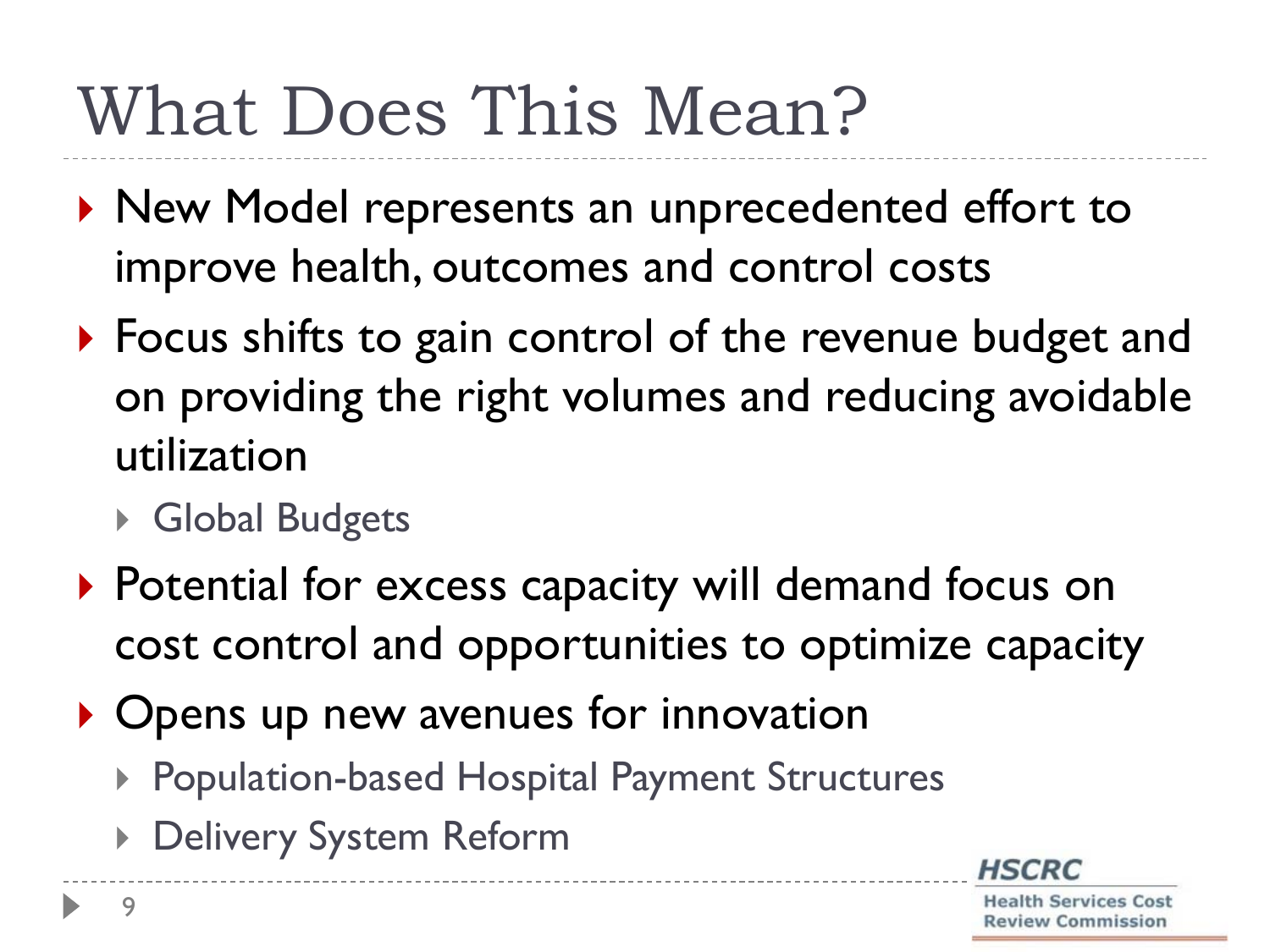### Proposal Integrates with Other Critical Health Reforms Underway

- $\blacktriangleright$  Aligns hospital incentives with those of medical homes, a key feature of Maryland's State Innovation Model proposal
- **Aligns with work of Health Enterprise Zones (HEZs)**
- $\blacktriangleright$  Aligns with major investments made in information technology, including the state's Health Information Exchange
- Aligns with public health goals of State Health Improvement Process

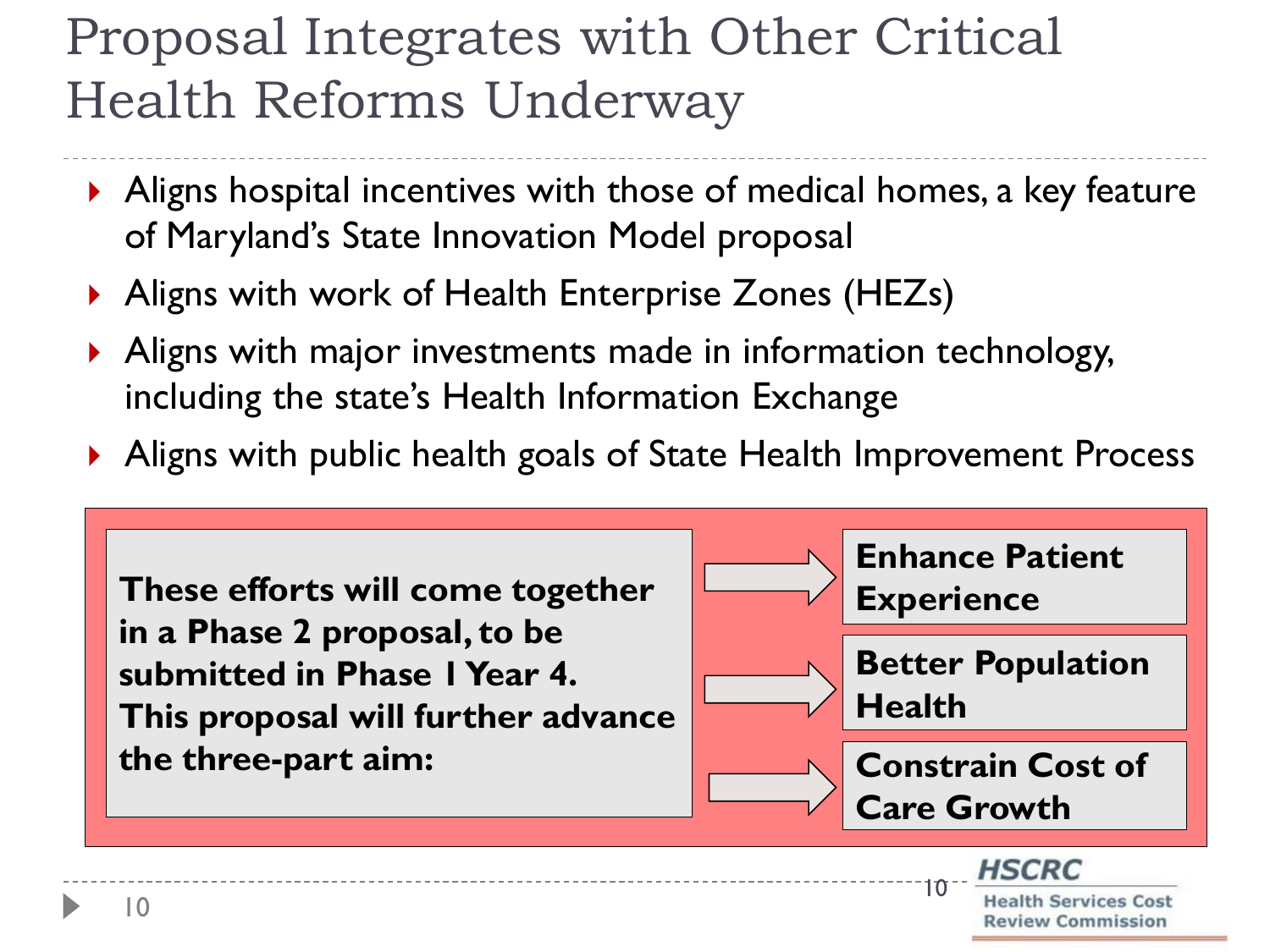### HSCRC Model Development and Implementation Timeline

11



**HSCRC**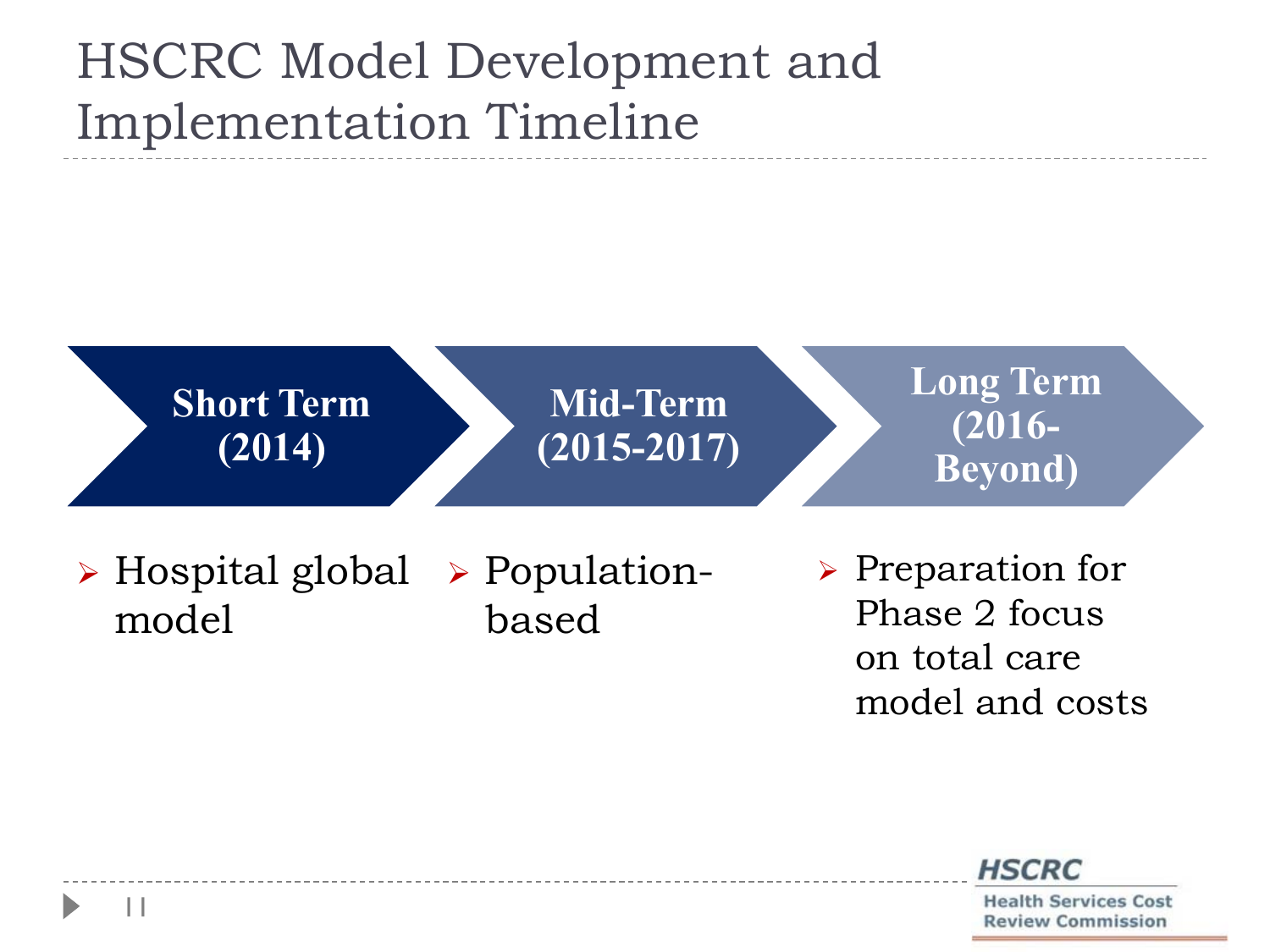### **Public Engagement and Implementation Planning**

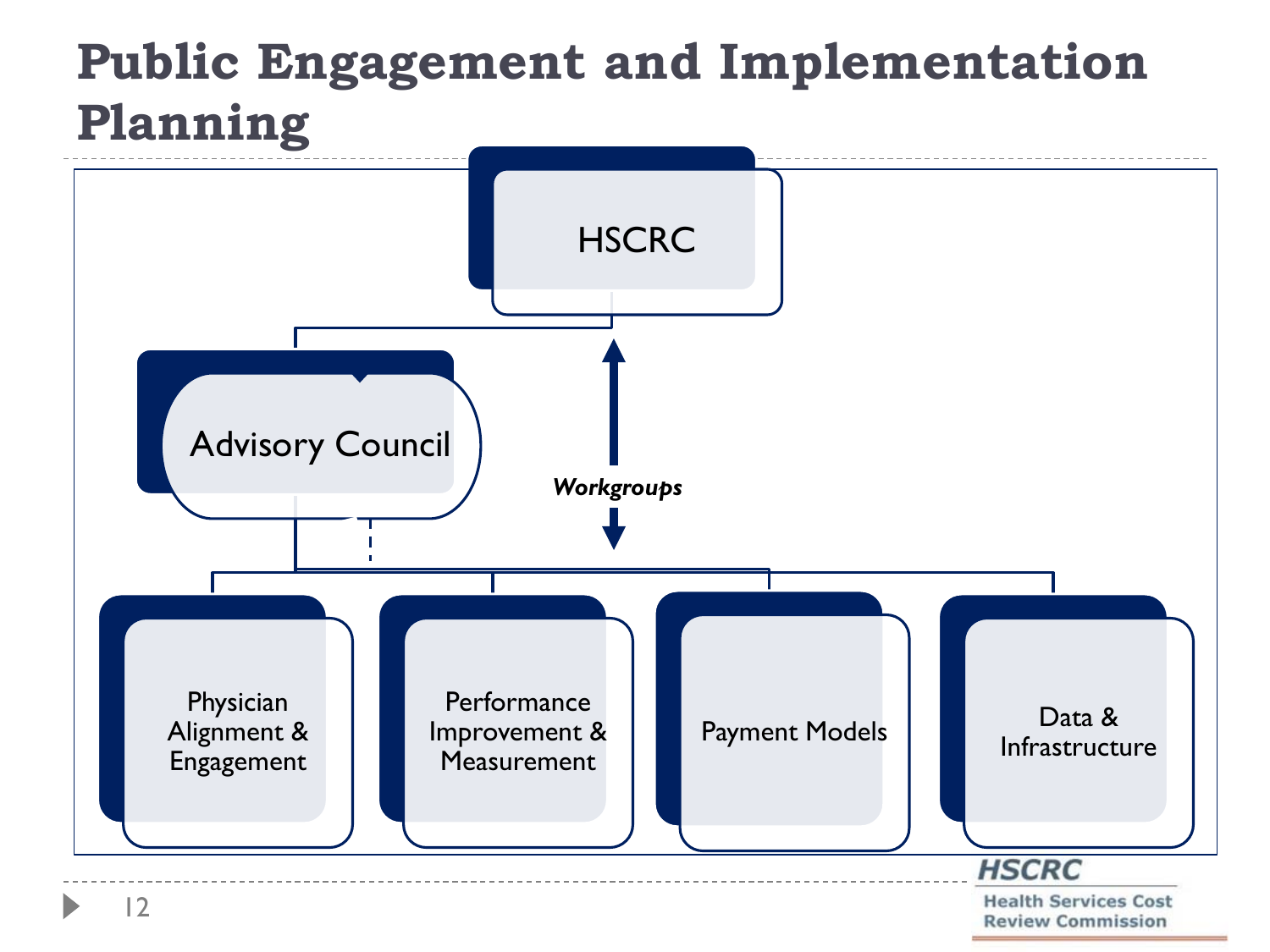Focus on Meeting the Early Model Requirements

- $\triangleright$  Top priority: meeting the All Payer hospital per capita spending and Medicare savings targets
- ▶ Requires clear timetable, interim milestones, key benchmarks, periodic assessments
- $\triangleright$  Global payment is the tool of preference
- ▶ Reducing avoidable utilization through better care is the key to meeting tight targets

**HSCRC**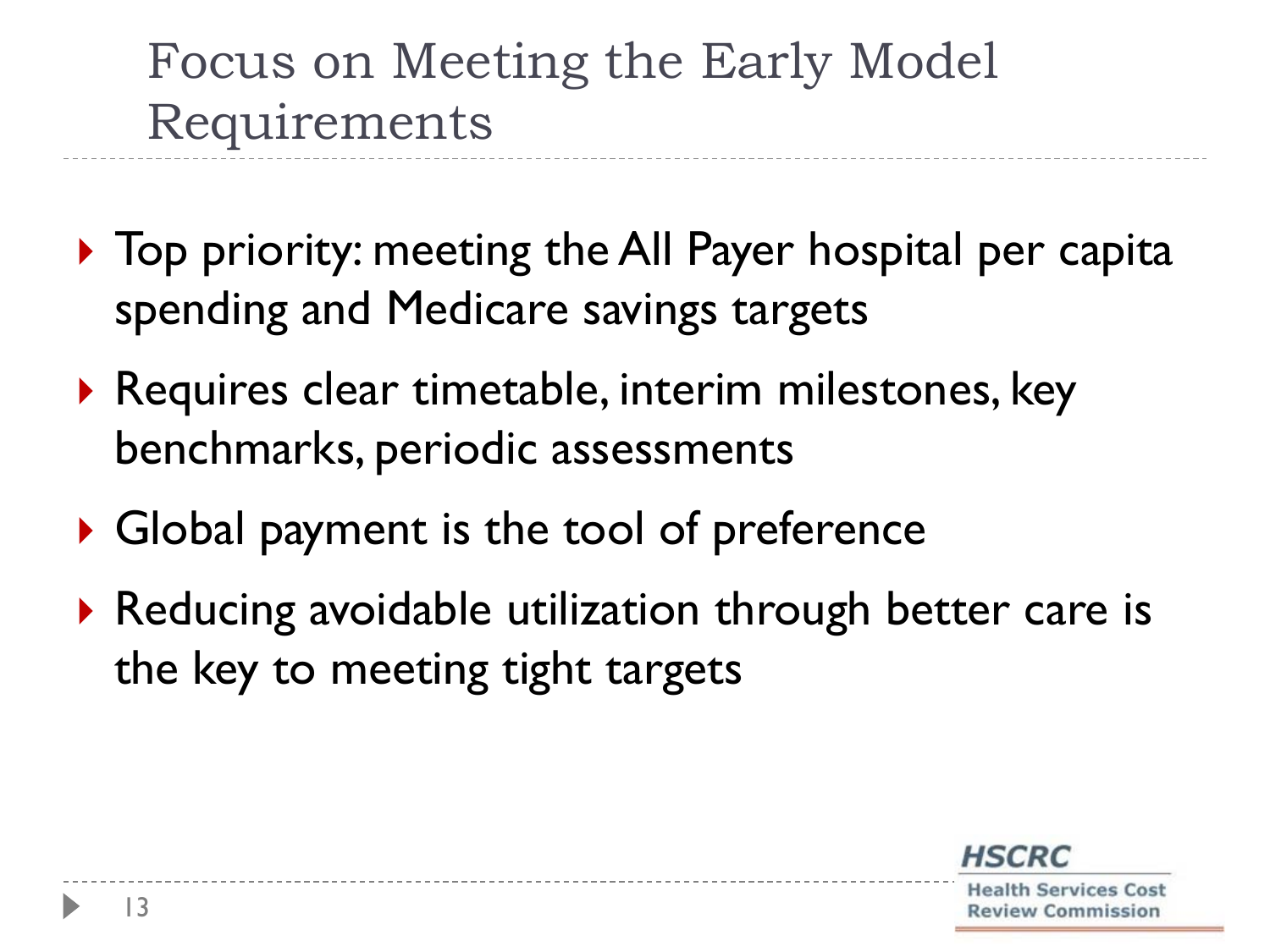### Potentially Avoidable Utilization: Unplanned Care

Definition of PAU:

"Hospital care that is unplanned and can be prevented through improved care coordination, effective primary care and improved population health."

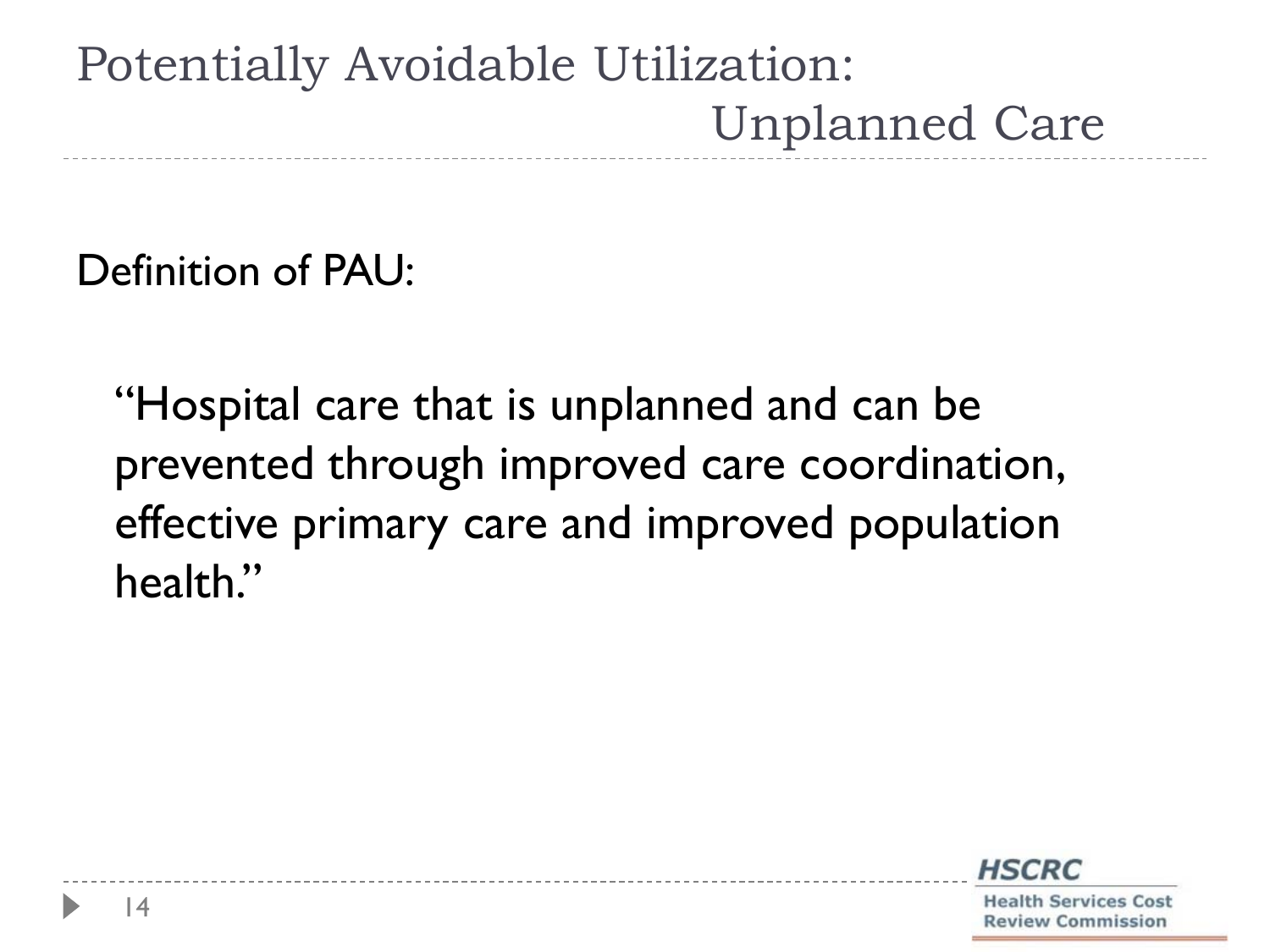### Distribution of Potentially Avoidable Utilization, CY2012



Note: Categories may overlap; Readmissions are based on ARR methodology adjusted for planned admissions.



**Health Services Cost Review Commission** 

15